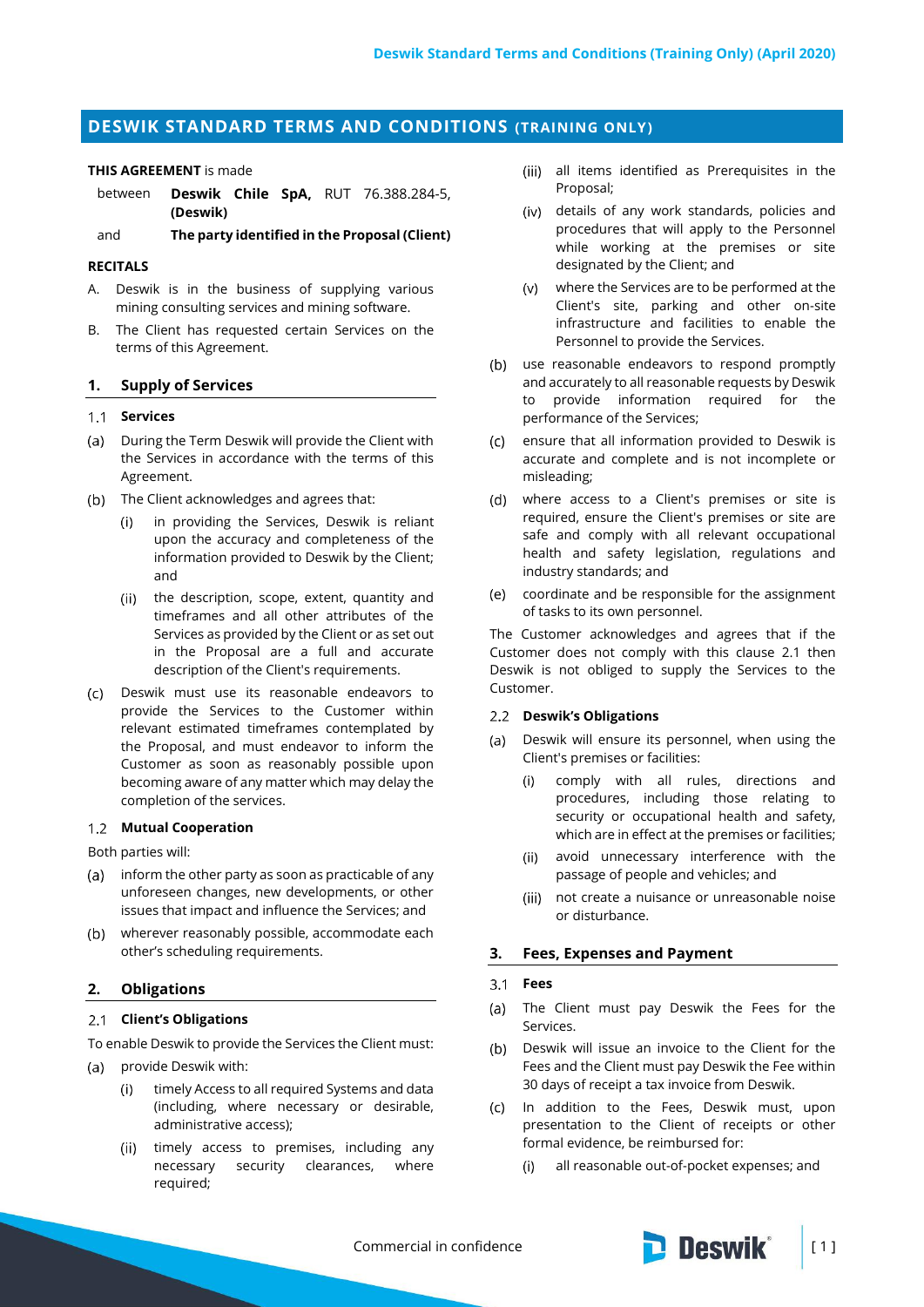all reasonable travel costs,

incurred by Deswik or the Personnel in performing the Services.

(d) Deswik may charge the Client Interest on any monies owing under this Agreement which are not paid within the period specified in this Agreement.

## **Quotations**

Where at any time Deswik provides a quotation to the Client (including but not limited to as part of any Proposal) the Client acknowledges and agrees that the quotation is:

- $(a)$ based on Deswik's reasonable assessment of the time and materials required to undertake the work based on the information available to Deswik at the time of preparing the quotation; and
- (b) Services are quoted on a time and materials basis, are indicative only, and are not binding on Deswik.

## **Disputes**

If at any time the Client disputes an amount included in a tax invoice, the Client must immediately pay the amount not in dispute.

#### **Deferral of performance**

If the Client fails to pay any Fees in accordance with this agreement, and such failure continues for 14 days after the Client is notified of such failure, without limiting any other remedies available to Deswik, Deswik may defer performance of all Services (whether or not relevant to those Fees), or suspend the Client's access to all Services, until the outstanding Fees are paid.

#### **4. Term**

This Agreement has effect from the Commencement Date and, unless terminated earlier in accordance with the provisions of this Agreement, remains in force until the Services are completed.

## **5. Value Added Tax**

- The amounts payable by the Client to Deswik for, or in connection with, any supply under this Agreement do not include any VAT.
- (b) The Client must pay Deswik an additional amount on account of VAT equal to the amounts payable by the Client for the supply multiplied by the prevailing VAT rate.
- (c) Subject to clause 5(d), the additional amount on account of VAT is payable at the same time and in the same manner as the amounts payable by the Client are required to be paid to Deswik.
- The Client is not required to pay the additional amount on account of VAT until Deswik has provided the Client with a tax invoice which is in an approved form for VAT purposes.
- (e) To the extent that the amounts for the supply

consist of the reimbursement or indemnity for any liabilities, costs or expenses incurred by Deswik, in this Agreement the amount of those liabilities, costs or expenses are deemed to be net of any refund or input tax credit of VAT to which Deswik is entitled as a result of incurring the liability, cost or expense.

#### **6. Intellectual Property Rights**

#### **Ownership**  $6.1$

- All Intellectual Property Rights in the Proposal are  $(a)$ owned by Deswik.
- All Intellectual Property Rights in the Software are owned by Deswik, and nothing in this agreement assigns the Client any Intellectual Property Rights in the Software.
- All Project IP created in the course of Deswik providing the Services to the Client and all Intellectual Property Rights in and to all documents and any other subject matter created for the purposes of, or in the course of, Deswik providing the Services to the Client will, upon their creation, be owned by and vested in Deswik.
- (d) Deswik Material remains the property of Deswik and nothing in this agreement grants the Client any Intellectual Property Rights in the Deswik Material or other Intellectual Property Rights of Deswik.

#### **License of Deswik Material**

Subject to third party rights, Deswik grants to the Client a non-exclusive license to use the Deswik Material to receive the Services during the Term.

### **License of Client Material**

The Client grants to Deswik a non-exclusive, global, irrevocable, perpetual license to exercise:

- the Intellectual Property Rights in any Client  $(a)$ Material in connection with Deswik providing Services to the Client, including to use and modify the Client Material for that purpose; and
- the Project IP in connection with Deswik's business,  $(b)$ including to reuse non Client-specific Project IP for other clients of Deswik.

## **Deswik's marks**

- (a) The Client must not, and must ensure that its officers, employees, agents and subcontractors do not, use the trademarks or logos of Deswik except with the prior written consent of Deswik.
- $(h)$ The Client must include Deswik's copyright notice on all entire and partial permitted copies made of the Deswik Materials on any medium.

### <span id="page-1-0"></span>**7. Confidentiality**

#### **Access to Confidential Information**

Each party acknowledges that the other party, its employees or agents, may be given access to

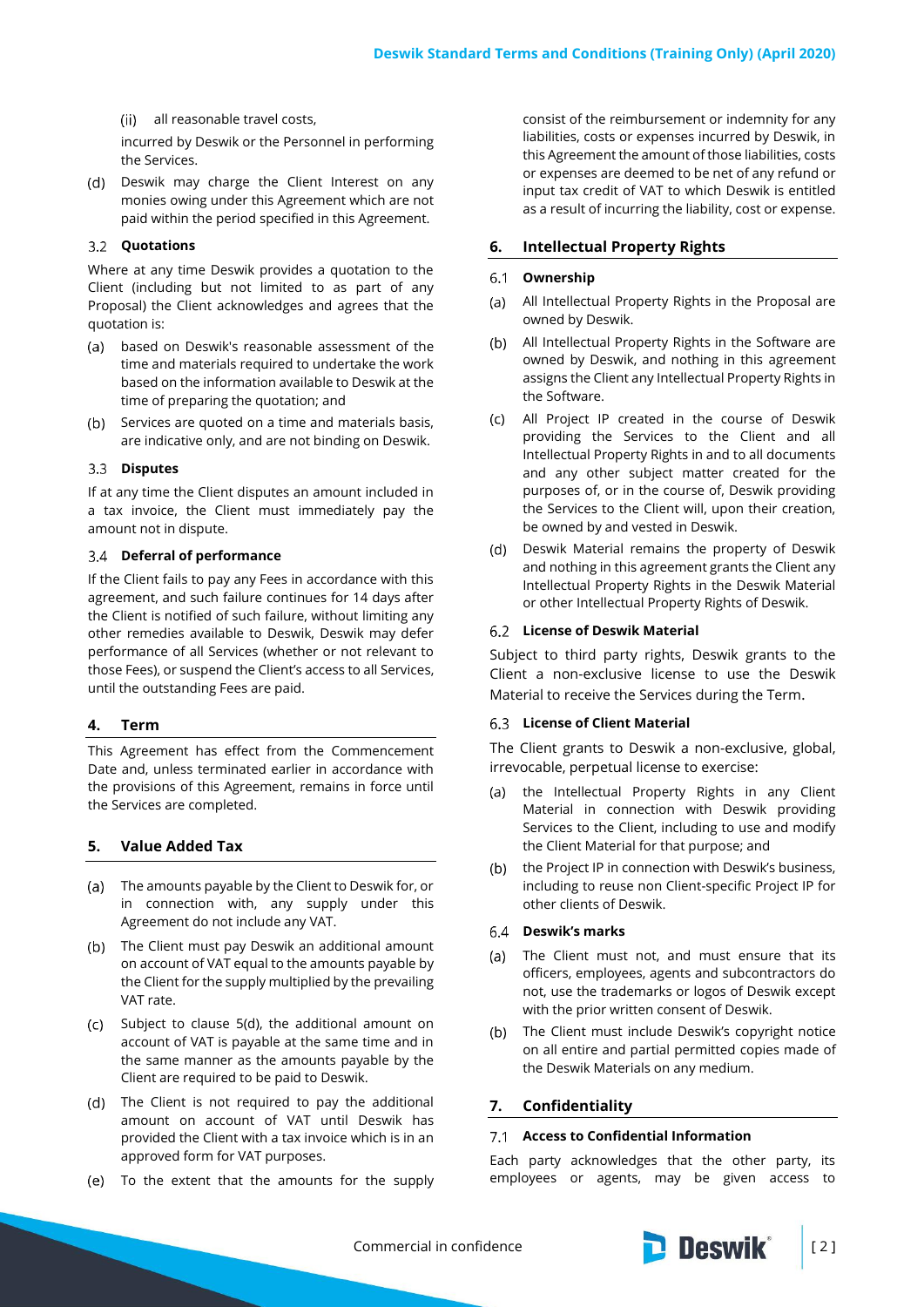Confidential Information relating to the other parties' business or the operation of this Agreement or any negotiations relating to this Agreement.

#### **Obligations of Confidence**

Each party undertakes to:

- (a) hold in strict confidence all Confidential Information which comes into its possession; and
- (b) as far as commercially feasible, to take the same degree of care to protect the other party's Confidential Information as the recipient uses to protect its own Confidential Information.

## 7.3 **Survival**

The obligations of confidence in this clause [7](#page-1-0) survive expiry or termination of this Agreement.

## **8. Termination**

#### **Termination by Deswik**

Without prejudice to any rights or remedies of Deswik, Deswik may, by at least seven (7) days' notice in writing to the Client, terminate this Agreement if:

- (a) the Client fails to pay an undisputed invoice within 30 days of receipt of that invoice and persists in that failure for a period of 14 days after receipt of notice given by Deswik to the Client;
- (b) the Client breaches its obligations under this Agreement and:
	- the breach is not capable of remedy;  $(i)$
	- $(ii)$ if capable of remedy, the breach is not remedied within 30 days of receipt of written notice by the Client requiring the breach to be remedied,

unless the breach, having regard to its nature and importance does not justify termination; or

 $(C)$ an Insolvency Event occurs in respect to the Client.

#### **Termination for convenience**

Either party may terminate this agreement at any time by giving 30 days' notice to the other party.

#### **After termination**

- (a) Termination of this Agreement does not affect any accrued right or liability of either party nor will it affect the coming into force or the continuation in force of any provision of this Agreement that is expressly or by implication intended to come into or continue in force on or after the termination.
- (b) The Client must promptly pay to Deswik all money due and owing as at the date of termination of this Agreement.
- Deswik must promptly deliver up or return to the  $(c)$ Client the Confidential Information including documents, reports and records of the Client's in Deswik's possession, custody or control.

The Client must promptly deliver up or return to (d) Deswik the Confidential Information including documents, reports and records of Deswik in the Client's possession, custody or control.

## **9. Disclaimer and Limitation of Remedies**

## **Customer Warranty**

#### The Customer warrants that:

- the Customer's premises and any other premises at  $(A)$ which the Services are performed, and travel to and from those premises, will be safe; and
- use of the Customer Material by Deswik in  $(b)$ accordance with this agreement will not infringe the Intellectual Property Rights of any third party.

## **Reliance Warranties**

- $(a)$ The Customer represents and warrants, and it is a condition of this agreement, that:
	- all information provided by the Customer or  $(i)$ on the Customer's behalf to Deswik is accurate and is not, whether by omission of information or otherwise, misleading;
	- (ii) the Customer has not withheld from Deswik any document, information or other fact material to the decision of Deswik to enter into this agreement or any Proposal; and
	- (iii) the Customer did not rely upon any representation made to the Customer by Deswik or any Related Body Corporate of Deswik (if any) prior to entry into this agreement.
- (b) The Customer acknowledges that Deswik is relying on the information provided by the Customer in preparing the Proposal and any other relevant scoping documents and timeframes in connection with the Services.

#### 9.3 **No Warranty**

- Deswik takes commercial steps to provide the  $(a)$ Services so as to meet the Client's requirements. However, Deswik gives no warranty that the Services will be fit for any particular purpose.
- Under no circumstances will Deswik be liable for  $(b)$ any incidental, special, indirect, direct or consequential damages or loss of profits, interruption of business, loss of business opportunity or goodwill, any claims for indirect, special or punitive damages, third party claims or any indirect or consequential losses or related expenses which may arise from or be related to the Services.
- $(C)$  If Deswik breaches any provision of this agreement, Deswik's sole and exclusive maximum liability, whether based in contract, tort, or otherwise, will not in any event exceed the lesser in value of:
	- $(i)$ re-performing the Services; or

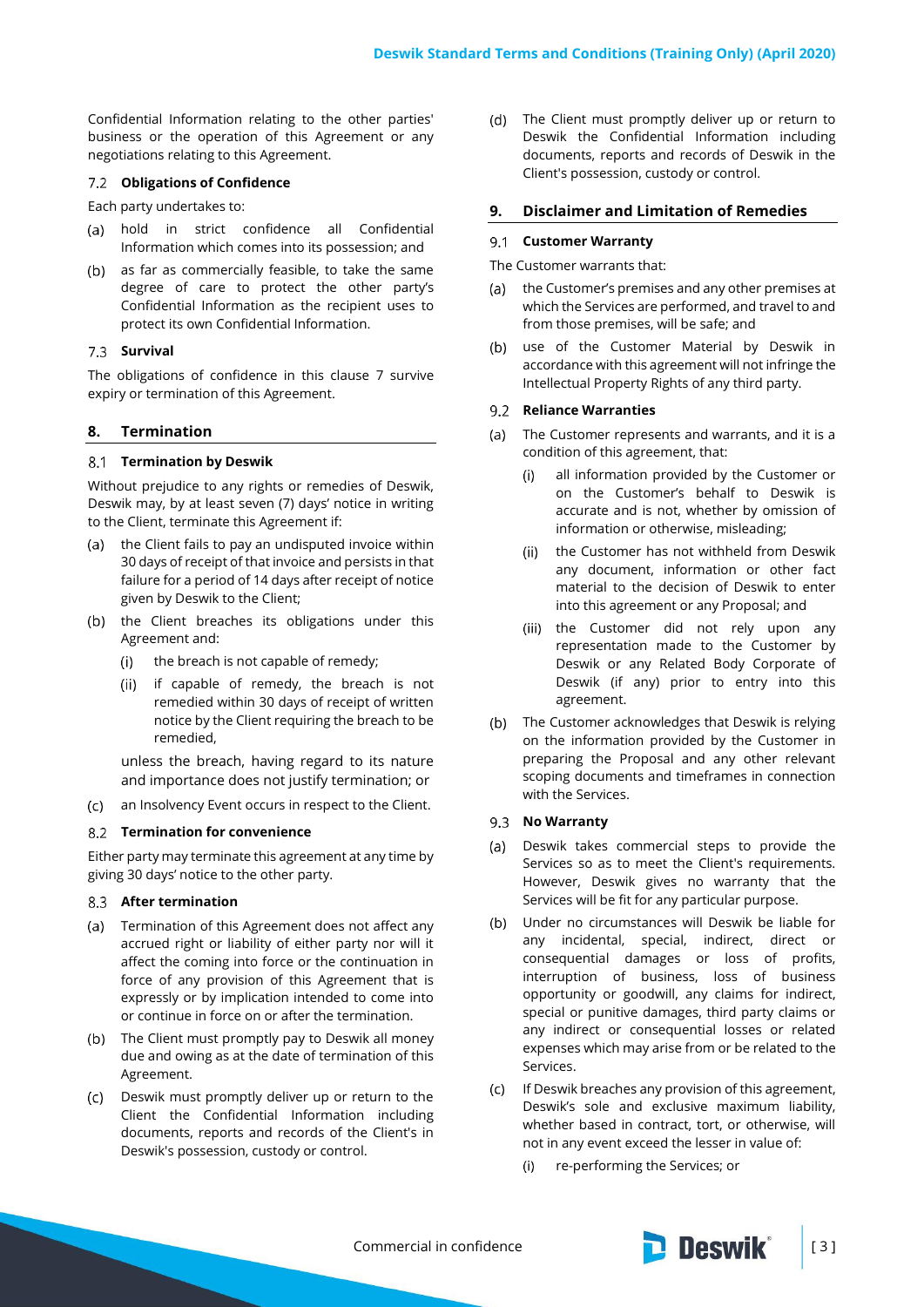- (ii) re-performance of the Services by a third party reasonably acceptable to Deswik.
- (d) The Client agrees that the Client must commence any action arising out of or related to this Agreement and the Services within one (1) year of the loss or damage arising. After that time the Client agrees that any cause of action will be permanently barred.
- Nothing in this Agreement is intended or will be construed as excluding or modifying any statutory rights, warranties or conditions which are applicable to this Agreement or the Software and which by virtue of any legislation may not be modified or excluded.

## **10. Assignment or other Transfer**

Neither party may assign all or any of its rights or obligations under this Agreement to any other person or entity without the prior written consent of the other party.

### <span id="page-3-0"></span>**11. Notices**

- A notice given under this agreement must be:
	- in writing and signed by or for the sender;  $(i)$
	- directed to the recipient's address specified in  $(ii)$ this agreement or as varied by written notice; and
	- (iii) left at, or sent by prepaid registered post, hand delivery or facsimile to, that address.
- (b) A notice is deemed to have been given:
	- if left at the recipient's address or hand  $(i)$ delivered, on the day of delivery;
	- if sent by prepaid registered post, 2 Business  $(ii)$ Days after the date of posting; or
	- (iii) if sent by facsimile, when the sender's facsimile machine records that it has been transmitted without error.
- The provisions of this clause [11](#page-3-0) are in addition to  $(C)$ any other mode of service permitted by law.

## **12. Miscellaneous**

#### **Governing Law and Jurisdiction**

This agreement is governed by the laws applicable in the Republic of Chile and the parties submit to the national jurisdiction of courts in the Republic of Chile in respect of all matters arising under or in connection with this Agreement.

### **Entire Agreement**

This Agreement and the Proposal constitutes the entire agreement between the parties about its subject matter and supersedes all prior contracts, arrangements and understandings in relation to that subject matter and may only be altered in writing signed by all parties.

#### 12.3 **Counterparts**

This Agreement may be executed in any number of counterparts each of which is taken to be an original. All of those counterparts taken together constitute one instrument. An executed counterpart may be delivered by facsimile.

#### **Waivers**

A waiver by a party of any of its rights under this agreement must be in writing and does not operate as a waiver of any other right or as a future waiver of that or any other right.

#### **12.5 Further Action**

Each Party must do all things and sign all documents reasonably necessary to give effect to this agreement and the transactions contemplated by it.

## **Client's Acknowledgements**

Any material made available by Deswik and any statement made by Deswik in the Proposal is Deswik's own material and information. The Client in entering into this Agreement relied upon its own personal assessment and enquiries with respect to that material, those statements and the Agreement.

### 12.7 Severance

If any provision or part of a provision of this Agreement is invalid or unenforceable in any jurisdiction:

- the provision must be read down for the purposes  $(a)$ of the operation of that provision in that jurisdiction, if possible, so as to be valid and enforceable; or
- (b) if the provision cannot be read down it must be severed if it is capable of being severed, without affecting the remaining provisions of this Agreement or affecting the validity or enforceability of that provision in any other jurisdiction and the parties must consult in good faith to determine whether any amendment or substituted provision is required.

#### **13. Definitions and Interpretation**

#### 13.1 **Definitions**

In this Agreement unless the contrary intention is apparent or the context otherwise requires:

**Access** means any interaction or communication with the System by way of any communications mechanism using guided or unguided electro-magnetic energy that causes the System to react or respond, in any manner whatsoever, to such interaction or communication and **Accessing** has a corresponding meaning.

**Business Day** means a day that is not a Saturday, Sunday or a public holiday in the Republic of Chile.

**Client** means the client identified as such at the commencement of the Proposal.

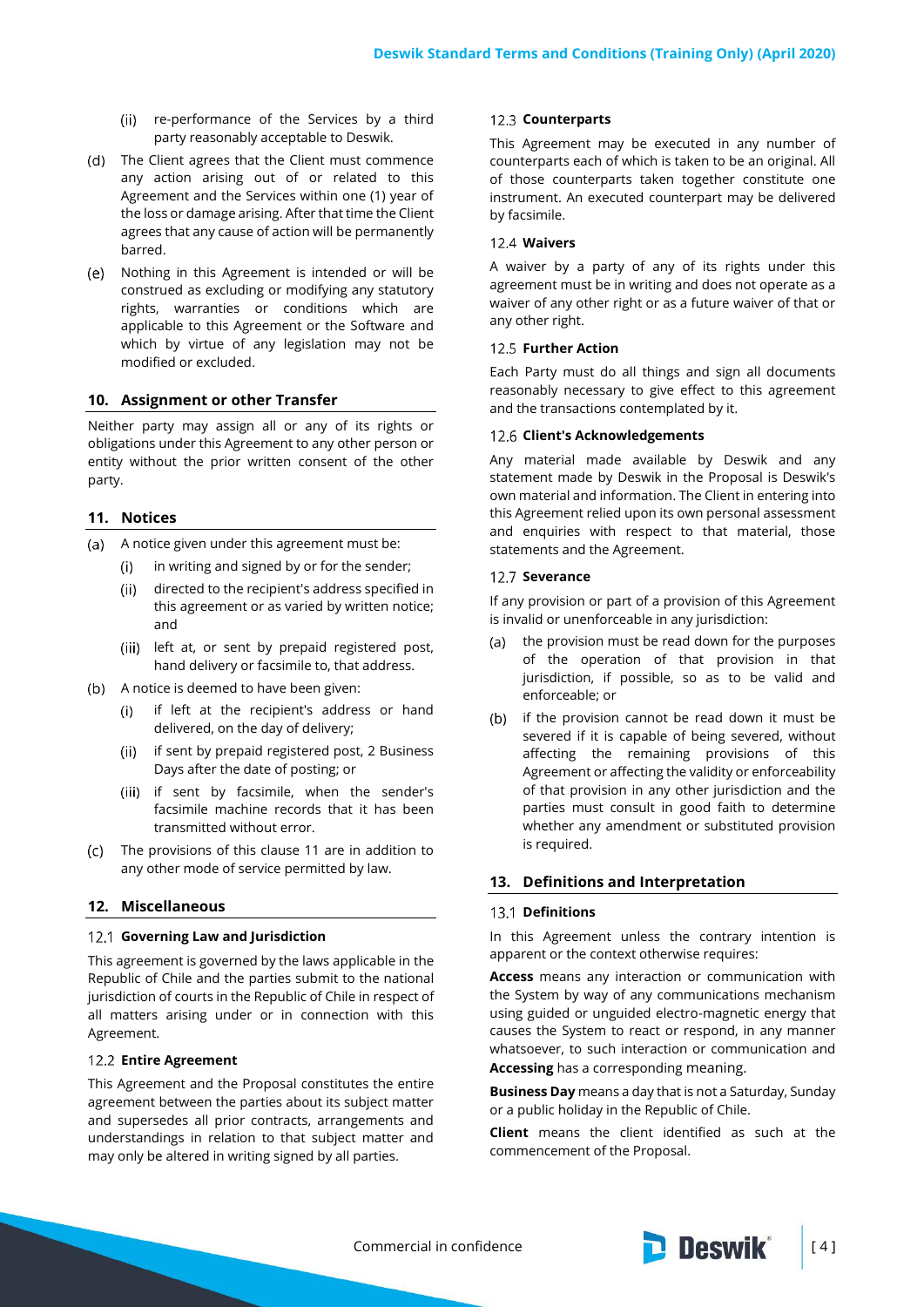**Client Material** means any material provided by or to which access is given by the Client to Deswik for the purposes of this agreement including documents, equipment, reports, technical information, studies, plans, charts, drawings, calculations, tables, trademarks, logos, schedules and data stored by any means.

**Commencement Date** means the date specified in the 'Scope of Work and Deliverables' section of the Proposal.

**Confidential Information** means information relating to a party's Intellectual Property or to a party's business operations including, without limitation:

- (a) any information that is designated by a party as confidential;
- (b) the Software;
- (c) = all information given or obtained in circumstances where it could reasonably be inferred as being confidential;
- (d) the terms of this Agreement; and
- all know-how, techniques, processes and commercial and financial information of a party,

but does not include information that:

- becomes publicly available other than as a result of  $(f)$ a breach of clause [7;](#page-1-0)
- $(g)$ is authorized, permitted or directed to be disclosed by the other party;
- (h) is required to be disclosed by law; or
- is required to be disclosed to a party's legal or  $(i)$ financial advisers.

**Deswik Material** means any material provided by or to which access is given by Deswik to the Client for the purposes of this agreement including any documents, equipment, reports, technical information, studies, plans, charts, drawings, calculations, tables, schedules and data stored by any means.

**Excluded Services** means those excluded services and support identified in the 'Exclusions' section of the Proposal.

**Fees** means the fees set out or calculated in the manner specified in the 'Investment' section of the Proposal.

#### **Insolvency Event** means:

- (a) a liquidator, receiver, receiver and manager, administrator, official manager or other controller, trustee or controlling trustee or similar official is appointed over any of the property or undertaking of the person;
- (b) the person or the person's property or undertaking becomes subject to a personal insolvency arrangement;
- (c) the person is or becomes unable to pay its debts when they are due or is presumed to be insolvent at law;
- (d) the person ceases to carry on business; or
- an application or order is made for the liquidation  $(e)$ of the person or a resolution is passed or any steps

are taken to liquidate or pass a resolution for the liquidation of the person, otherwise than for the purpose of an amalgamation or reconstruction.

**Intellectual Property** includes patents, designs, registered designs, copyright, literary and artistic works, circuit layouts, registered and unregistered trademarks, trade and business names, trade secrets, applications of any of the above, as well as rights in and to inventions, discoveries, improvements, look and feel, works and names.

**Intellectual Property Rights** means the rights comprised in any Intellectual Property or other proprietary rights whether at common law or by statute, rights to apply for registration under a statute in respect of those or like rights and rights to protect goodwill or confidential information.

**Interest** means payment of interest calculated on a daily basis and capitalized monthly at the maximum rate permitted by law.

**Personnel** means the skilled personnel to be provided by Deswik to the Client to provide the Services.

**Project IP** means the Intellectual Property or copyright in any reports provided to the Client in the performance of the Services that is created exclusively for the Client in the course of performing the Services.

**Proposal** means the proposal provided by Deswik to the Client in respect to the Services.

**Services** means the scope of work and deliverables detailed in the 'Scope of Work & Deliverables' section of the Proposal.

**Software** means the 'Deswik' suite of software and associated media, printed materials, 'online' or electronic documentation, and internet based services.

**System** means the designated information technology environment in which the Software is to be used.

**Term** means the term of this Agreement specified in the Proposal.

#### 13.2 Interpretation

In this Agreement, unless otherwise stated:

- a reference to this Agreement is a reference to this  $(a)$ Agreement as amended, varied, novated, supplemented or replaced from time to time;
- (b) a reference to any legislation includes any amendment or replacement and all subordinate legislation;
- $(C)$ words or expressions:
	- importing the singular include the plural and  $(i)$ vice versa;
	- (ii) importing a gender include the other genders;
	- denoting individuals include corporations, firms, unincorporated bodies, authorities and instrumentalities;
- (d) a reference to a party to this Agreement or any other instrument includes that party's executors, administrators, successors and permitted assigns;